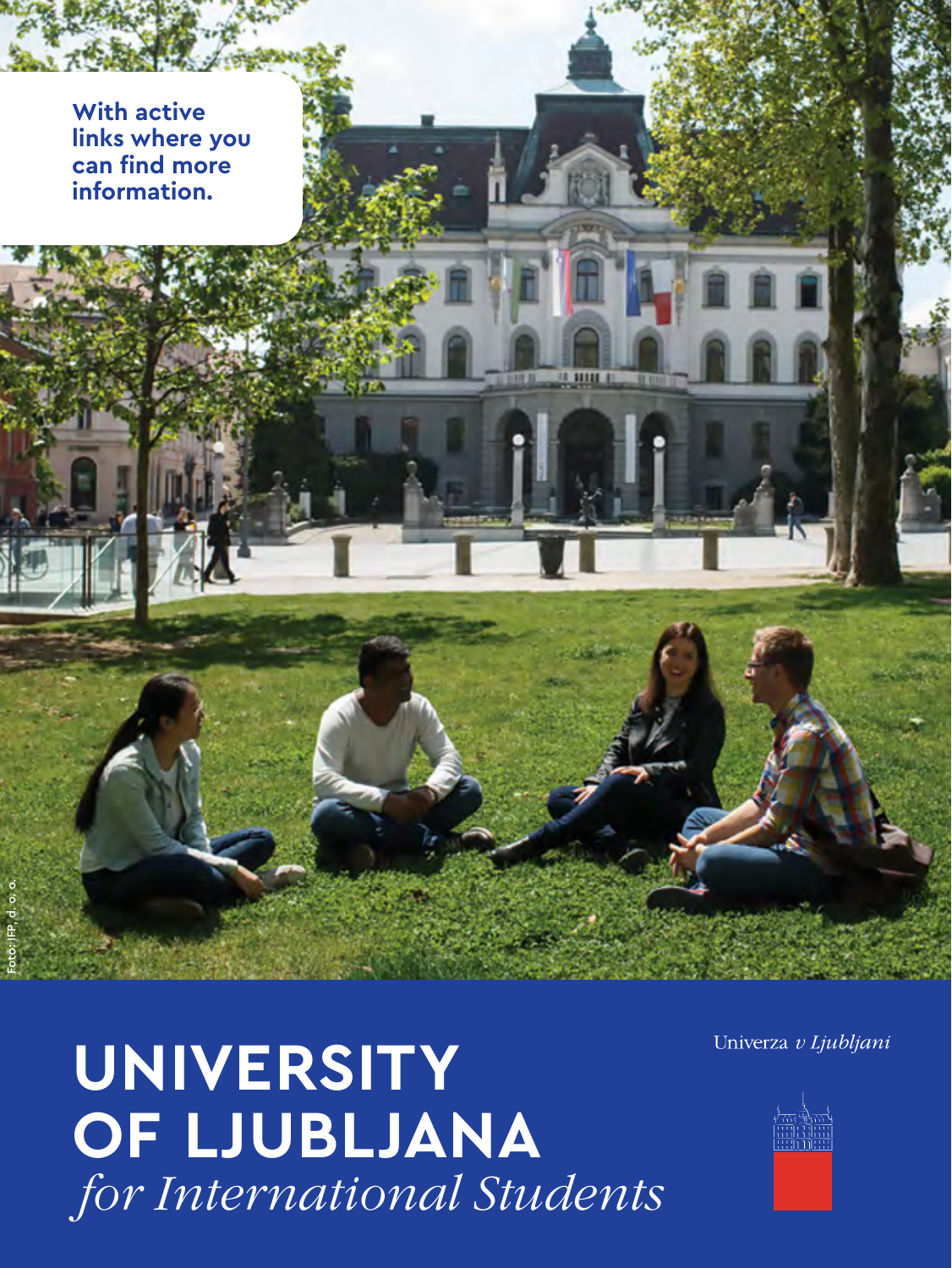# **THE UNIVERSITY OF LJUBLJANA**

The University of Ljubljana, founded in 1919, with [23 faculties and 3 art](https://www.uni-lj.si/study/members/)  [academies,](https://www.uni-lj.si/study/members/) is the oldest and largest higher education, scientific research, and art institution in Slovenia. The University fosters basic, applied, and developmental research. Today, the University of Ljubljana ranks among the top 3% of universities in the world. Our [degree programmes](https://www.uni-lj.si/study/information/study-programmes/) range across all fields of study: **Art, Fine Arts, Natural Science, Technology and Engineering, Social Sciences, Humanities, Medicine, Health Sciences, and Sports**, all designed in line with the Bologna Process guidelines. In cooperation with foreign universities, we conduct interdisciplinary and multidisciplinary studies and we emphasize international exchanges of students and staff. We are actively involved in [international](https://www.uni-lj.si/study/partners/)  [partnerships](https://www.uni-lj.si/study/partners/) and we lead the association [EUTOPIA](https://eutopia-university.eu), which includes five other European universities. Each year around 40,000 students increase and develop their knowledge and skills at our institution, including 8% of the student body comprised by international students from more than 100 countries.

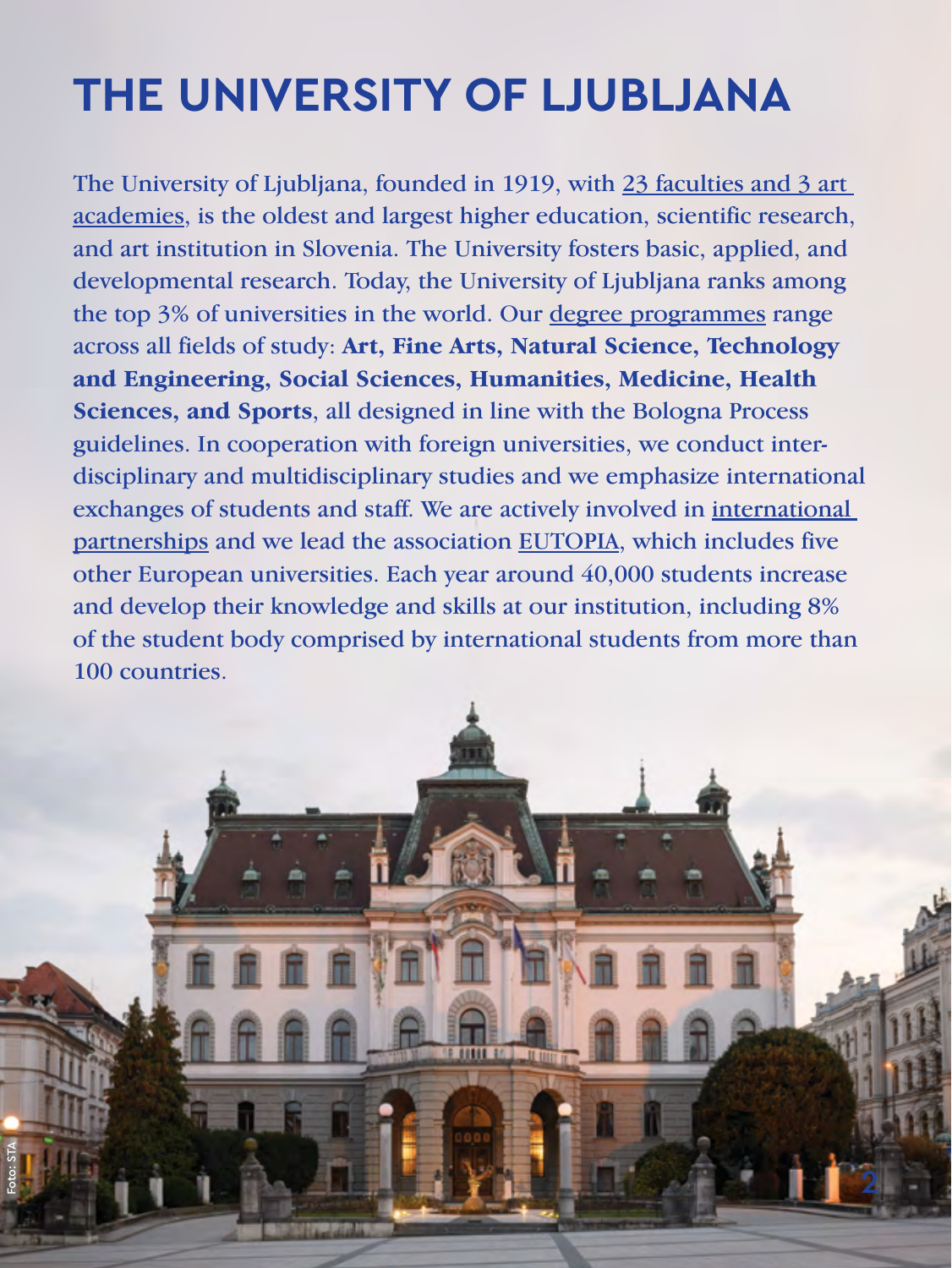# **STUDYING AT THE UNIVERSITY OF LJUBLJANA**

Studying at the University of Ljubljana is a great way to gain the knowledge, practical experience, and skills you need to succeed in your career, experience student life, make new friends and feel part of our academic community. We know that matriculating to a University might be the first time you've lived away from home and this can be daunting as well as exciting. We're committed to making that transition as easy as possible for you and we'll help you every step of the way. To make the best of your time with us, we would like to encourage you to take advantage of the wide range of extracurricular and cocurricular activities. We wish you all the best in your studies and hope that you enjoy your time in Slovenia.

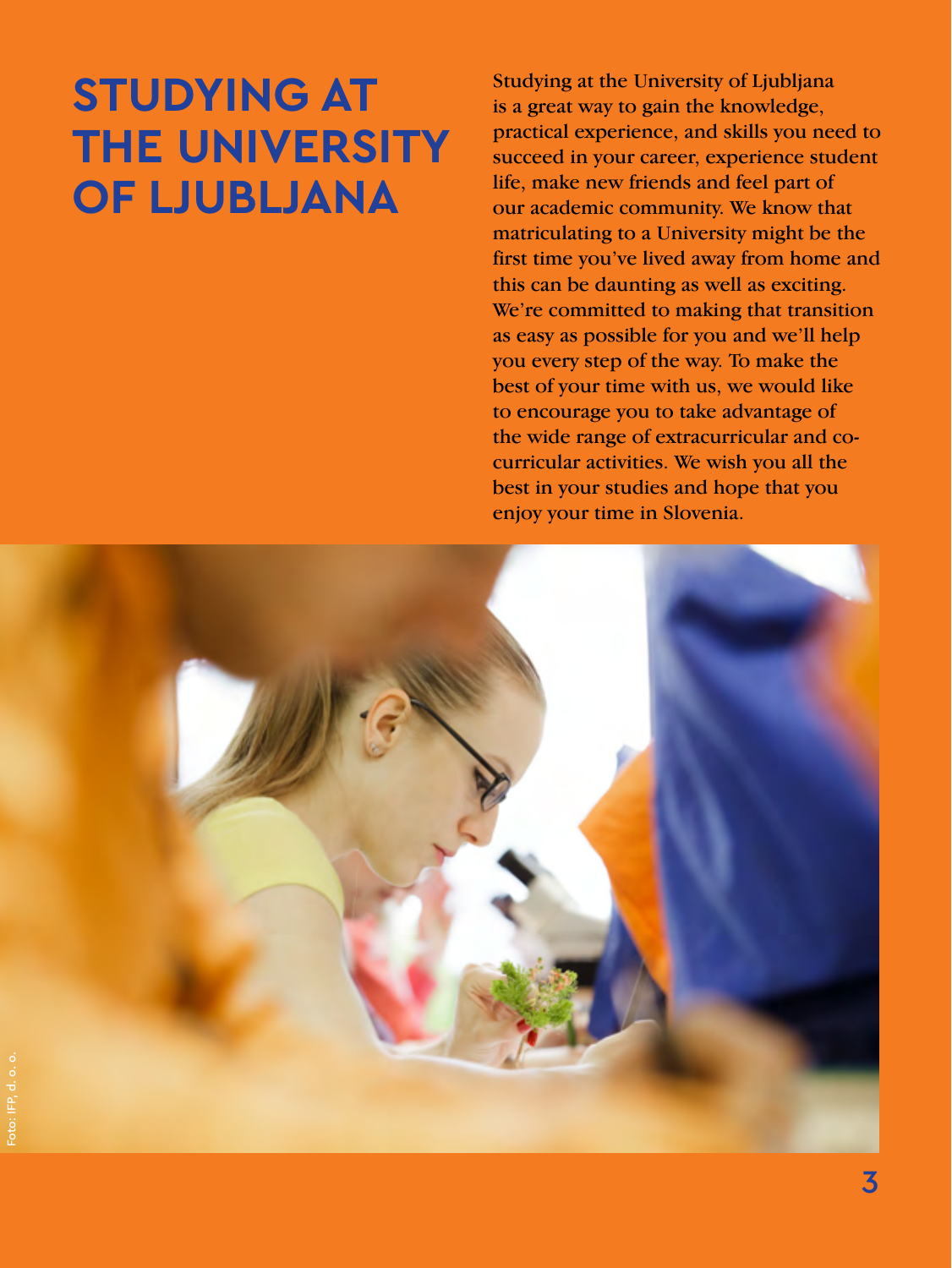# **ORIENTATION DAYS**



#### **INTERNATIONAL STUDENT WELCOME DAY**

#### **15 September 2021 at 2 pm**

Before the beginning of the academic year, the University of Ljubljana holds a traditional international student welcome day. Join us at the online event, learn all there is to know about studying at our University, and living in Slovenia and Ljubljana, and ask any question that comes to mind.

→ [More information and registration](https://www.uni-lj.si/study/news/reception)

### **ORIENTATION WEEK AT ACADEMIES AND FACULTIES**

Some of the [academies and faculties](https://www.uni-lj.si/study/members/) will hold orientation as a series of meetings at the beginning of the semester, where you will receive all necessary information and documents. You will get an invitation to these events from the academy/faculty coordinators.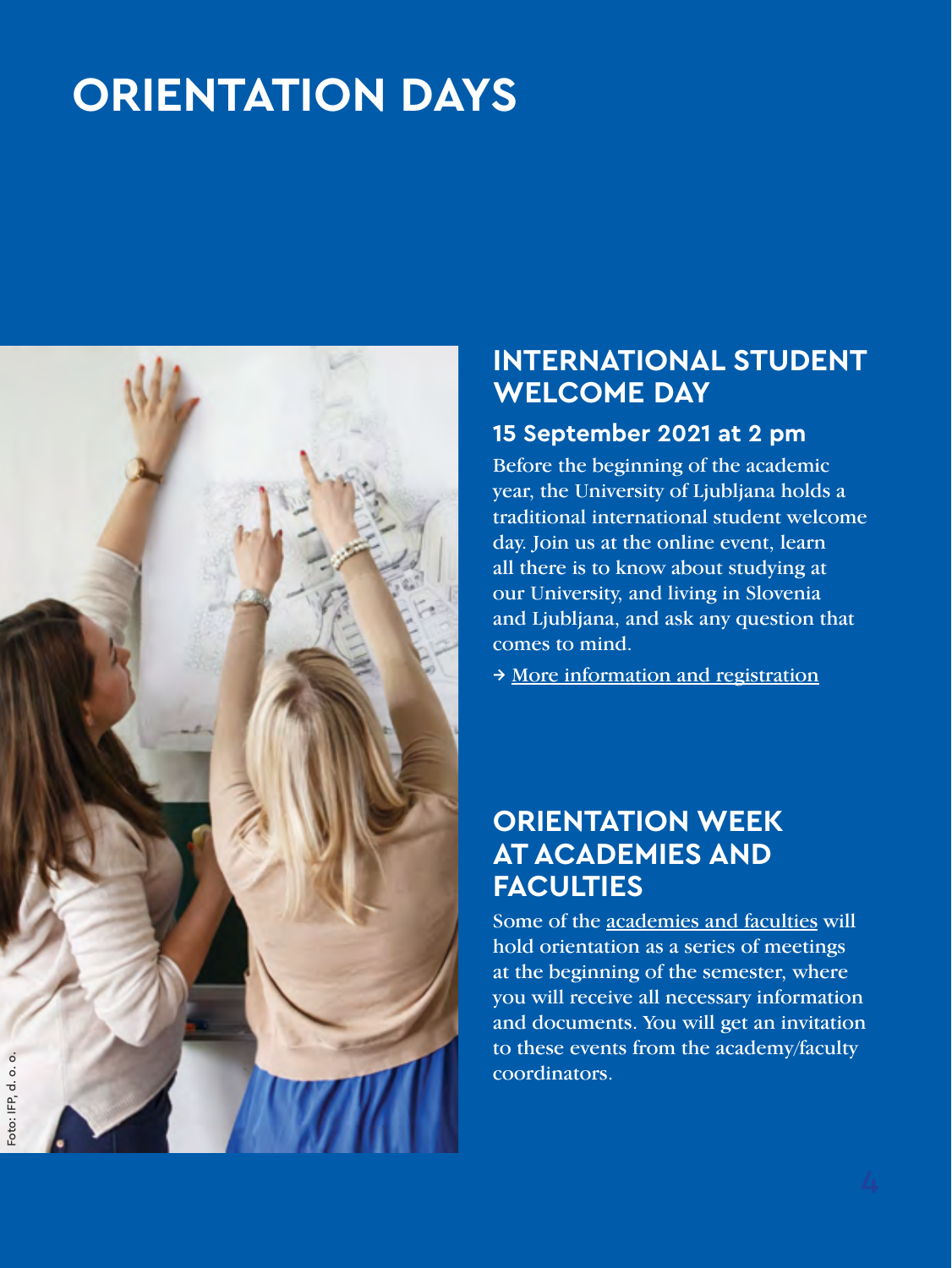# **LIVING IN THE REPUBLIC OF SLOVENIA**

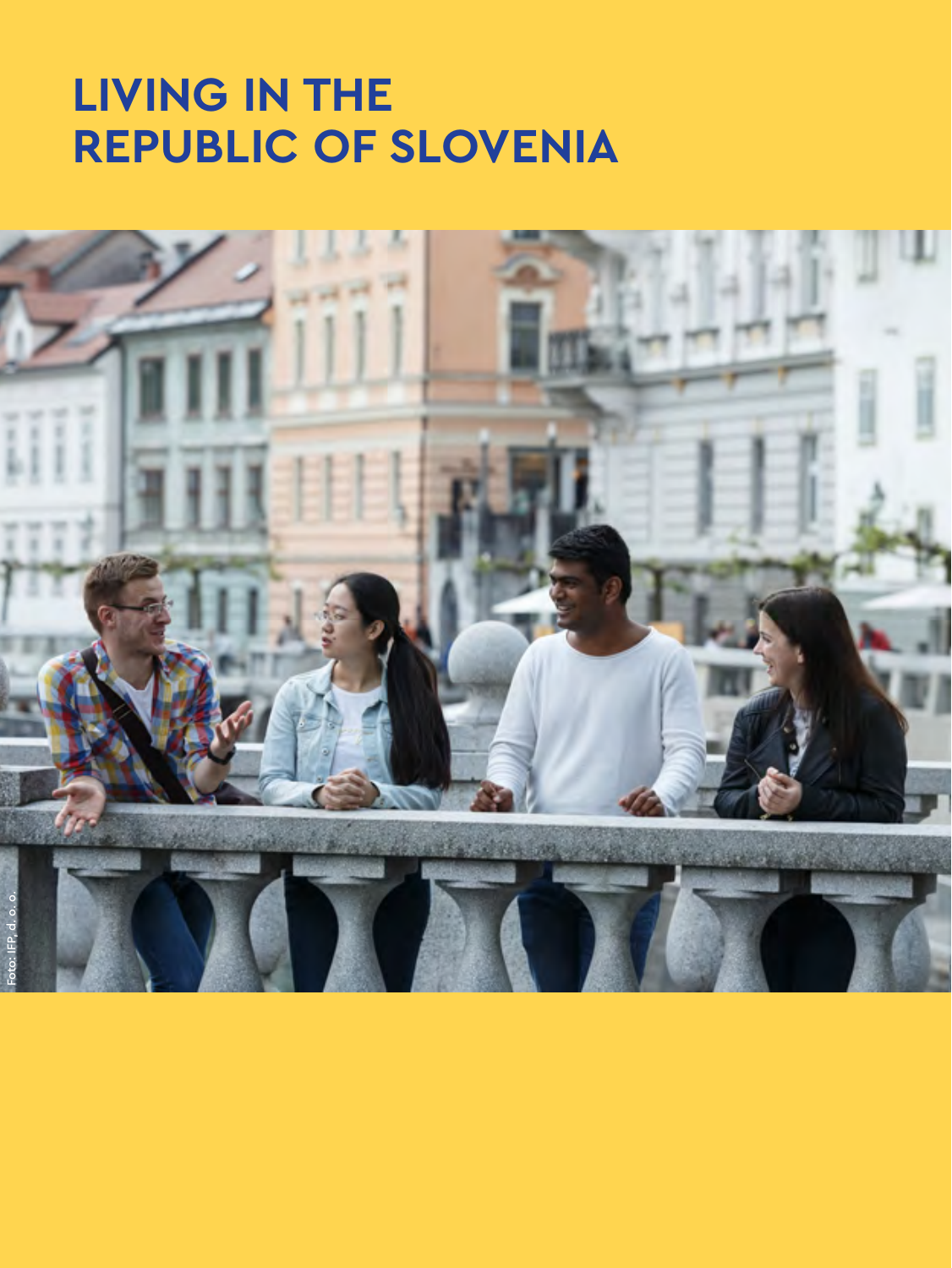### **ARRIVAL TO SLOVENIA**

If you are a citizen of a European Economic Area (EEA) Member State, you may enter Slovenia with a valid identity card or a valid passport. If you are a citizen of a non-EEA country, you must acquire a visa or a residence permit from [Slovenia's diplomatic mission abroad.](https://www.gov.si/en/countries/) Due to the current situation, please check our [website](https://www.uni-lj.si/study/news/arrival/), where you can find updated information about border crossings. [Here](https://www.uni-lj.si/study/information/ljubljana) you can find information about traveling to Ljubljana. Upon coming to Slovenia, you have to register a **temporary residence** with the local [Administrative](https://www.uni-lj.si/study/information/temporary-residence-permit-in-the-republic-of-slovenia)  [Unit Offices](https://www.uni-lj.si/study/information/temporary-residence-permit-in-the-republic-of-slovenia).

# **ACCOMMODATION**

Find a place where you will be happy. The University of Ljubljana, unfortunately, does not provide student accommodation, but there is still a variety of accommodations available across the city. A very limited number of beds in student dormitories are available, but only for exchange students and for the recipients of ministry scholarships. The friendly staff at the Student Counsel Institute can assist you with rental accommodation solutions and general accommodation queries. To help you make the right choice, check our [website](https://www.uni-lj.si/study/information/accommodation) to research your option and find appropriate accommodation.

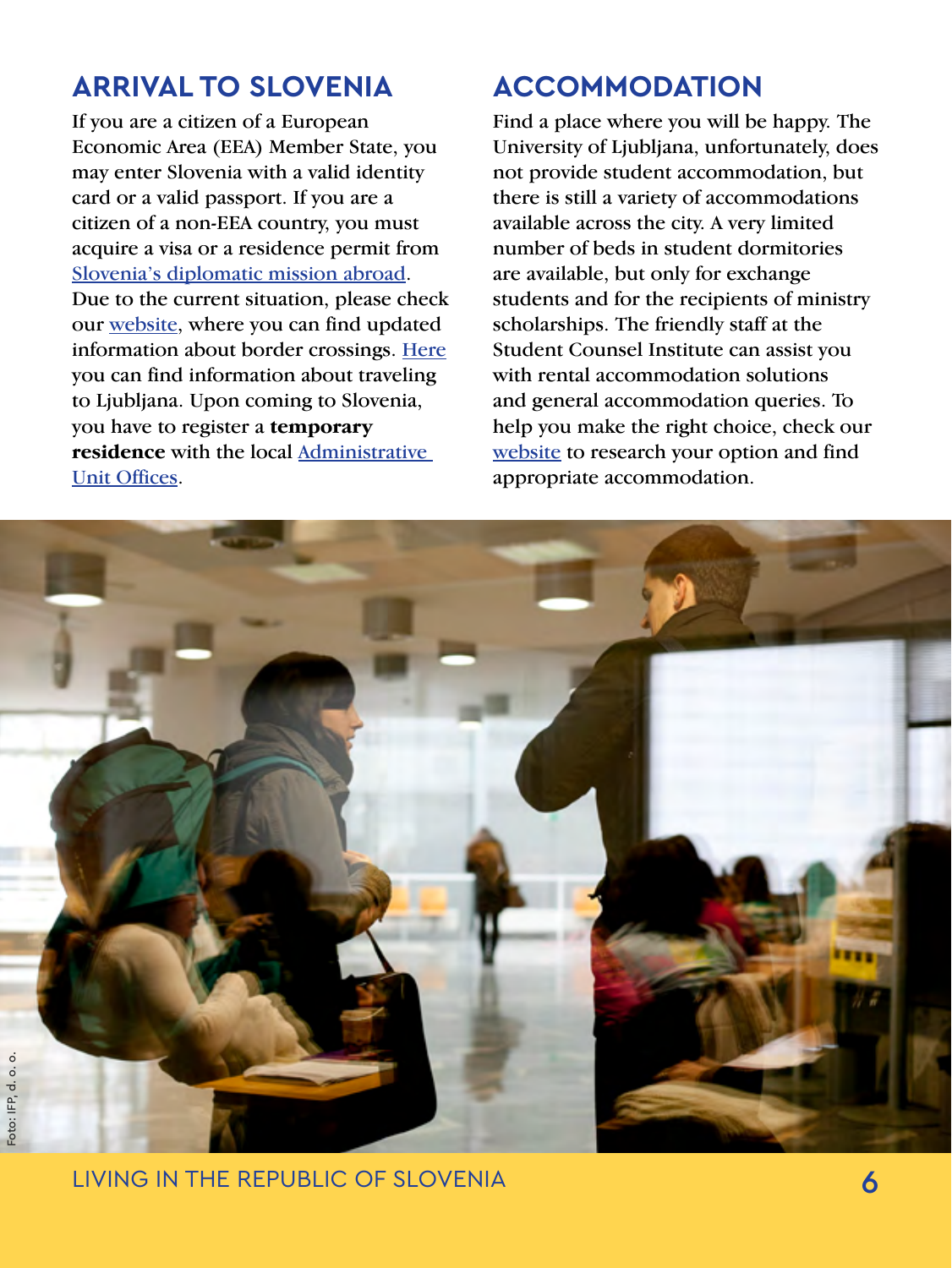#### **MEDICAL INSURANCE & STUDENT HEALTH SERVICES**

Before coming to Slovenia make sure you have [appropriate health insurance](https://www.uni-lj.si/study/information/health-insurance)  [coverage](https://www.uni-lj.si/study/information/health-insurance) (including for accidents and liability) and enough supply of any prescription medications that you need. If you have medical issues, you should contact the [Student Health Centre of](https://www.zdstudenti.si/en/)  [the University of Ljubljana](https://www.zdstudenti.si/en/), which has a team of qualified professionals providing healthcare to University of Ljubljana students.

# **LOCAL TRANSPORTATION**

It is very easy to get around the city on foot, and there is a good [public](https://www.uni-lj.si/study/information/local-transport)  [transport system](https://www.uni-lj.si/study/information/local-transport) covering the city and all the main suburbs. The most effective means of public transport in Ljubljana is the [city bus.](https://www.lpp.si/) The fare is paid by the [URBANA](https://urbana.jhl.si/en) card. You can further submit an application for [subsidized transport](https://e-uprava.gov.si/podrocja/vloge/vloga.html?id=3245).

Ljubljana also has established a bicycle system called "[Bicikelj](https://www.bicikelj.si/en/home)", which operates 24/7 and offers more than 60 stations, from 300 to 500 meters apart, easily accessible, and ideal for overcoming short distances.

### **STUDENT MEALS SYSTEM**

Students can use a system of [subsidized](https://www.uni-lj.si/study/information/subsidised-student-meals)  [student meals](https://www.uni-lj.si/study/information/subsidised-student-meals). The system is used at the majority of restaurants in Liubliana and also in other cities in Slovenia.

## **STUDENT WORK OPPORTUNITIES**

During your studying in Slovenia and with [student](https://www.uni-lj.si/study/information/student--work-opportunities) status you may work via student [job centres](https://www.uni-lj.si/study/information/student--work-opportunities) or, rather, a job referral note.

# **BANKING IN SLOVENIA**

Opening a [bank account](https://www.uni-lj.si/study/information/bank-account) is possible at almost any bank in the Republic of Slovenia. It is safer to deposit your money in an account – carrying large amounts of cash is not recommended. Using a card is the most common way to pay in Slovenia. Most shops, hotels and restaurants accept Eurocard, VISA, MasterCard, Diners Club, American Express and other payment cards.

#### **TAX IDENTIFICATION NUMBER**

You will need a [tax identification number](https://www.uni-lj.si/study/information/tax-identification-number) to open a bank account (to work via a student job centre, receive a scholarship from a Slovenian institution, etc.).

#### **MOBILE PHONES**

There are four main phone carriers in Slovenia: Telekom, A1, Telemach, and T-2. Each carrier offers a wide variety of cell phones, and you can choose from different pre-pay plans. Please visit a local store or their website for more information.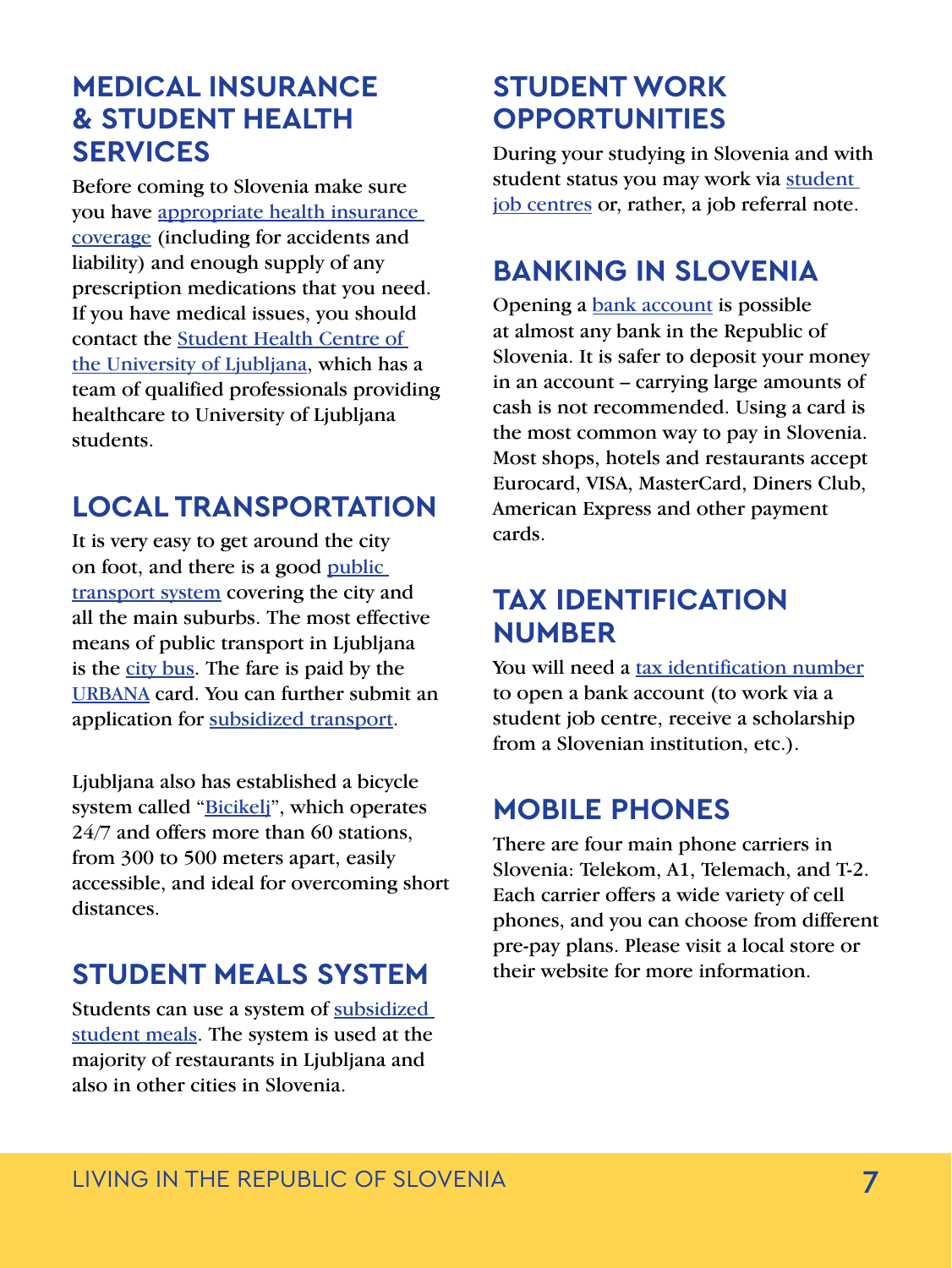#### **KEEPING SAFE**

[Slovenia](https://www.uni-lj.si/study/information/slovenia) is considered to be a relatively safe destination. According to data from the Global Peace Index, Slovenia is ranked among the 10 safest countries in the world. However, it is important that you [take precautions](https://www.slovenia.info/en/plan-your-trip/practical-info/safety) in keeping yourself and your possessions safe.

#### **THINGS TO DO**

[Slovenia](https://www.slovenia.info/en) is a sustainable destination of unique experiences that we enjoy sharing with you. Take time to discover our beautiful green country, where the Alps meet the Mediterranean and the Pannonian Plain.

[Ljubljana](https://www.uni-lj.si/study/information/ljubljana) is a very lovely and vibrant city to live in. It boasts numerous sights, picturesque districts and pleasant corners. → [10 of Ljubljana's Top Attractions](https://www.visitljubljana.com/en/visitors/explore/things-to-do/sightseeing/article/10-ljubljanas-top-attractions/)

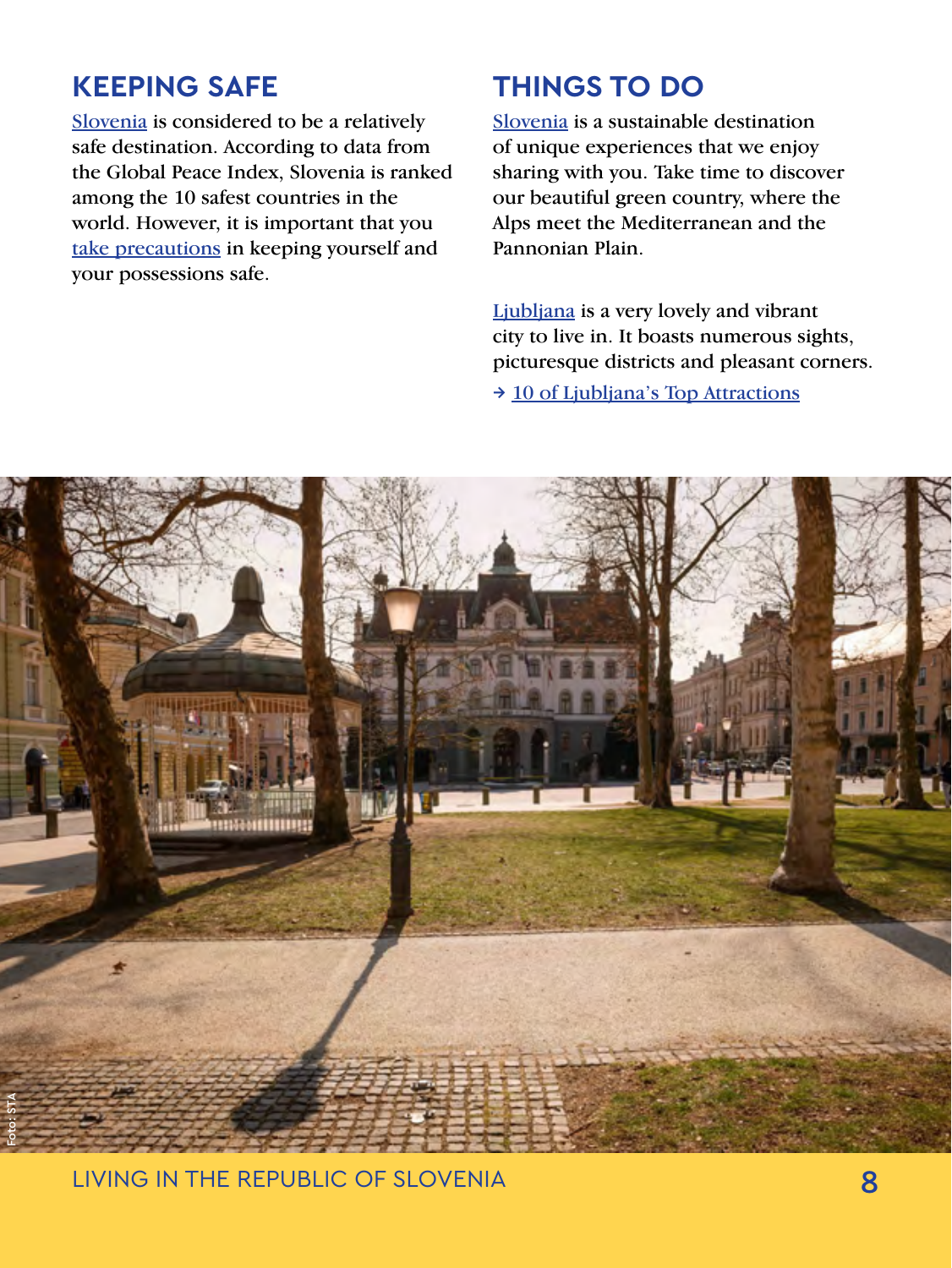# **STUDY PROCESS AND OTHER INFORMATION**

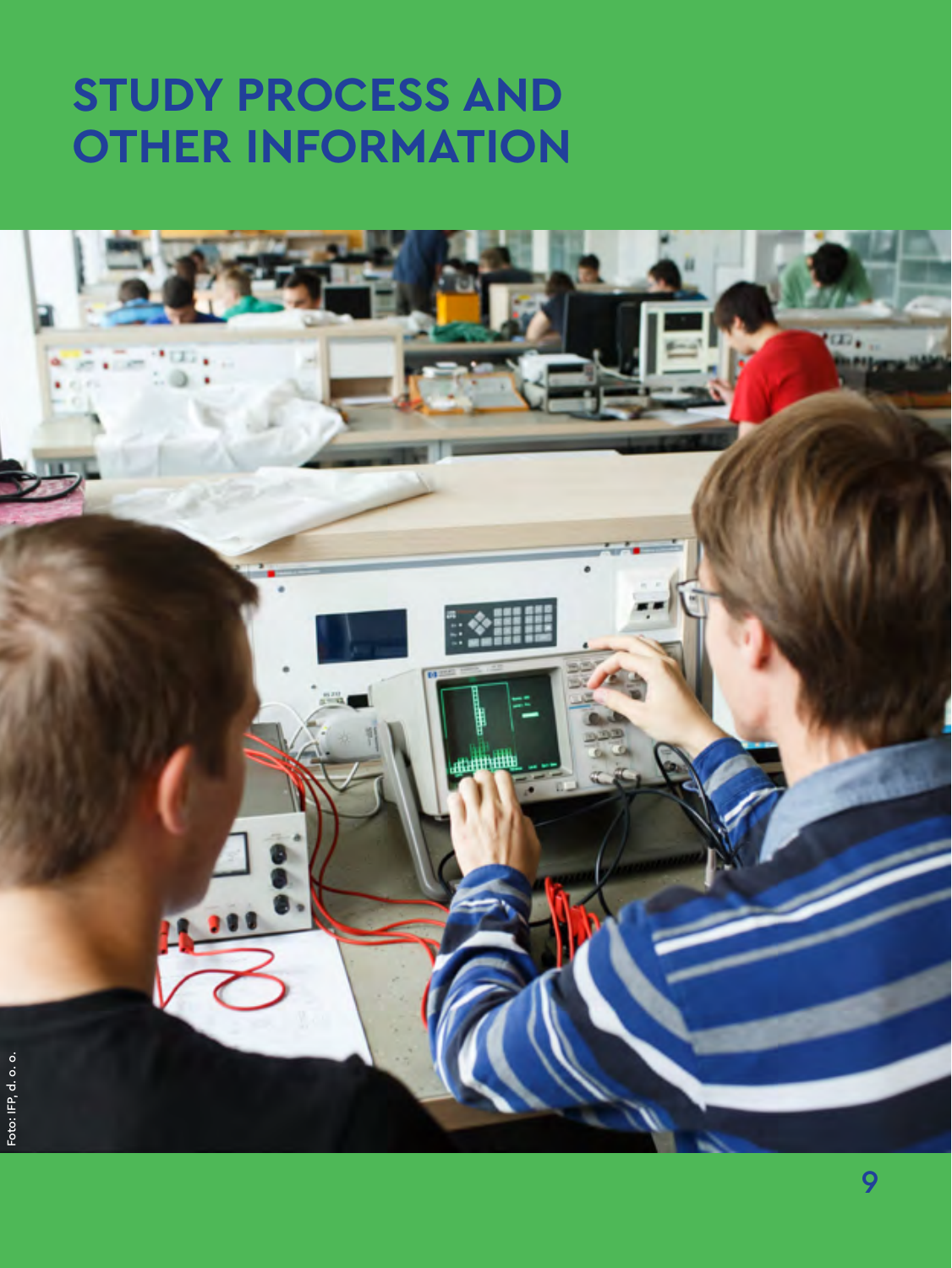#### **ACADEMIC CALENDAR**

#### In Slovenia, the academic year **starts on 1 October and ends on 30 September**.

Every year, the [academic calendar](https://www.uni-lj.si/study/information/academic-calendar) specifies the duration of organized study activities, examination periods, school holidays, public holidays, and the university week. The academic calendar may differ from one academy / faculty to another.

### **STUDY REGULATIONS**

The internal legal document [Study](https://www.uni-lj.si/study/information/regulation)  [Regulations](https://www.uni-lj.si/study/information/regulation) establishes uniform standards for studying at the University of Ljubljana. It contains all necessary information related to the teaching process and includes guidelines on course completion assessment, improving grades, as well as on the recognition of credits earned at other institutions, evaluations, and final examinations.

# **STUDENT IDENTITY CARD**

The [Student Identity Card](https://www.uni-lj.si/study/information/student-identity-card) is your proof of student status and allows you to exercise your rights and obtain other benefits derived from student status (subsidized student meals, discounts on entrance fees to museums and other visits, etc.). You will receive your Student Identity Card at the relevant University member (academy or faculty).

# **IT SERVICES**

You are issued a ID Student number and [Digital Identity \(UL-ID\)](https://www.uni-lj.si/studentsko_zivljenje/informacijske_storitve/) once you become a University of Ljubljana student. As a student of the University of Ljubljana you get [multiple benefits,](https://www.uni-lj.si/study/information/it-services) as you receive licences for programmes you will need during your study (this includes Office365, Adobe, unlimited Drive storage, etc.).

# **INTERNET ACCESS**

To connect to the [Eduroam](https://www.arnes.si/helpdesk/eduroam/) system Wi-Fi, simply select the network and enter your student username and password.

Downtown Ljubljana is covered by access points to the [WiFreeLjubljana](https://www.wifreeljubljana.si/en/wifreeljubljana) wireless broadband network, providing 60 minutes of free internet access per day with a modern portable communication device.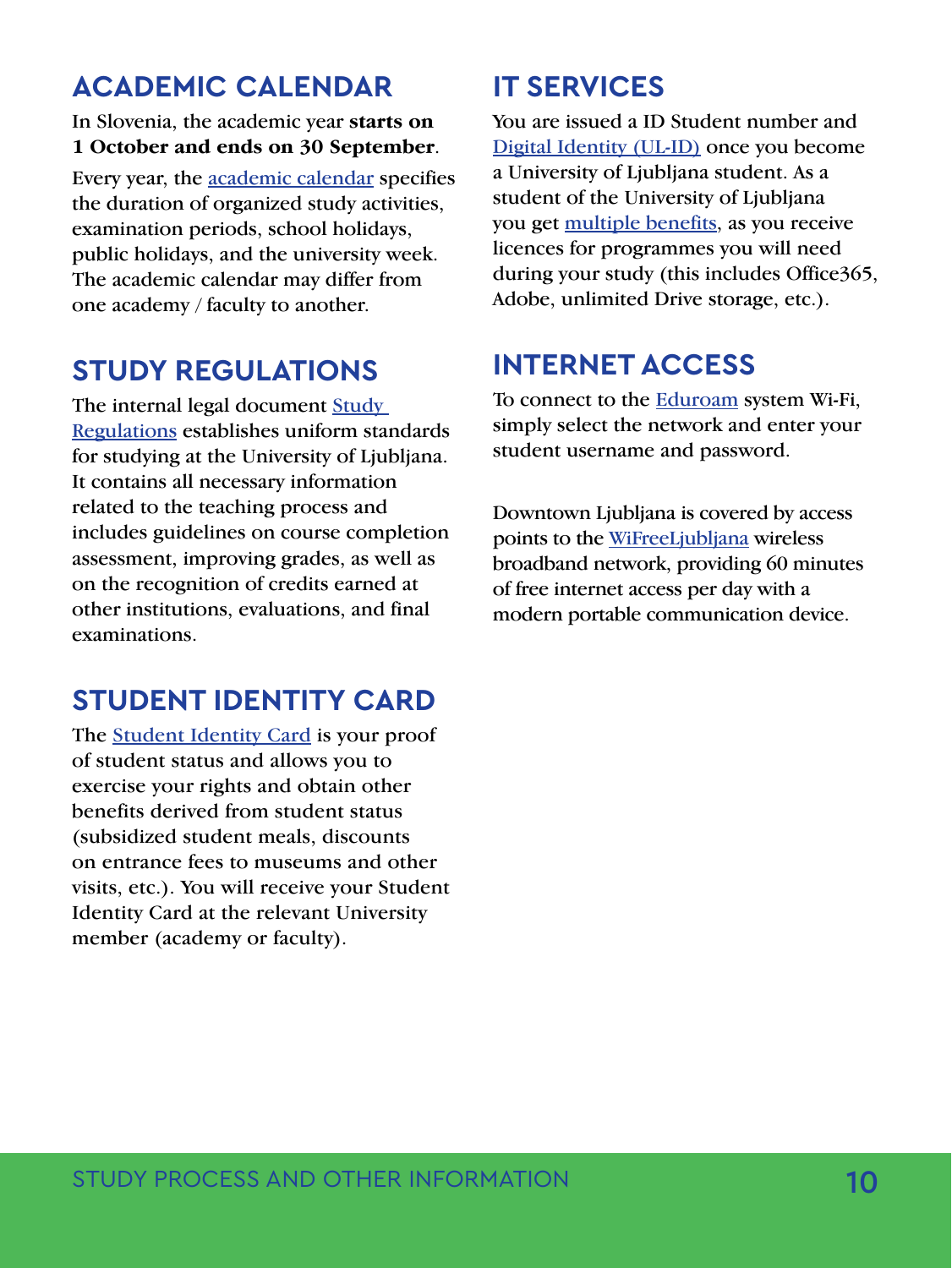#### **LEARNING SLOVENIAN LANGUAGE**

As the study is mostly conducted in Slovenian, you can attend various [Slovenian language courses](https://www.uni-lj.si/study/learning-slovene/) for easier integration into the Slovenian environment and more successful study, as well as the possibility of joining the activity called YEAR PLUS.

[YEAR PLUS](https://www.uni-lj.si/study/year-plus) is designed to help international students in their first year of study in Slovenia integrate more easily into academic and everyday student life, and adapt to the Slovenian system and culture. It enables you to learn Slovene free of charge (within the compulsory course *Slovene as a foreign language – lectorat 1* in the 1st semester, and *Slovene as a foreign language – lectorat 2* in the 2nd semester) while simultaneously fulfilling your degree program's study obligations. Year Plus also allows you to extend your student status under certain conditions. Enrolment for the 2021/2022 academic year runs from 13 September 2021 to 1 October 2021, or until the available places are filled. You can apply for the Year Plus module 24 hours after completing the application process at the chosen academy / faculty.

## **BUDDY PROGRAMME**

Even though you may have planned and prepared for your time at the University of Ljubljana, the extent of the change and the effect it has on you may take you by surprise. This is entirely normal and there are things you can do that can help. Talk with someone who understands your experience, such as another international student, a colleague in your department, or a tutor. You can contact [tutors](https://www.uni-lj.si/study/activities/tutelage/) during tutoring hours or individually upon prior agreement over the phone or email. Tutors will happily provide you support in integrating into your studies and life in Slovenia. For more information on [tutoring programmes,](https://www.uni-lj.si/studij/osnovne_informacije/tutorstvo-na-posamezni-clanici) contact your faculty or academy.

## **PSYCHOSOCIAL SUPPORT**

Being away from home and starting out on your own can sometimes become a struggle. When it does, know that there's support available to you. If you feel homesick, the webinar [Homesickness as](https://www.youtube.com/watch?v=rU60z234g4Y)  [a challenge and opportunity for personal](https://www.youtube.com/watch?v=rU60z234g4Y)  [growth](https://www.youtube.com/watch?v=rU60z234g4Y) may help you. If you would like to speak with a professional about your issues, do not hesitate to attend [psychosocial counselling](https://www.pef.uni-lj.si/894.html) (also in English, if needed). Other useful information about psychosocial support is available to you on [this page,](https://kc.uni-lj.si/sl/aktualno/hitre-novice/2021021809512623/how-to-make-advantage-of-staying-at-home-) where you'll find even more helpful webinars or other effective stress relievers.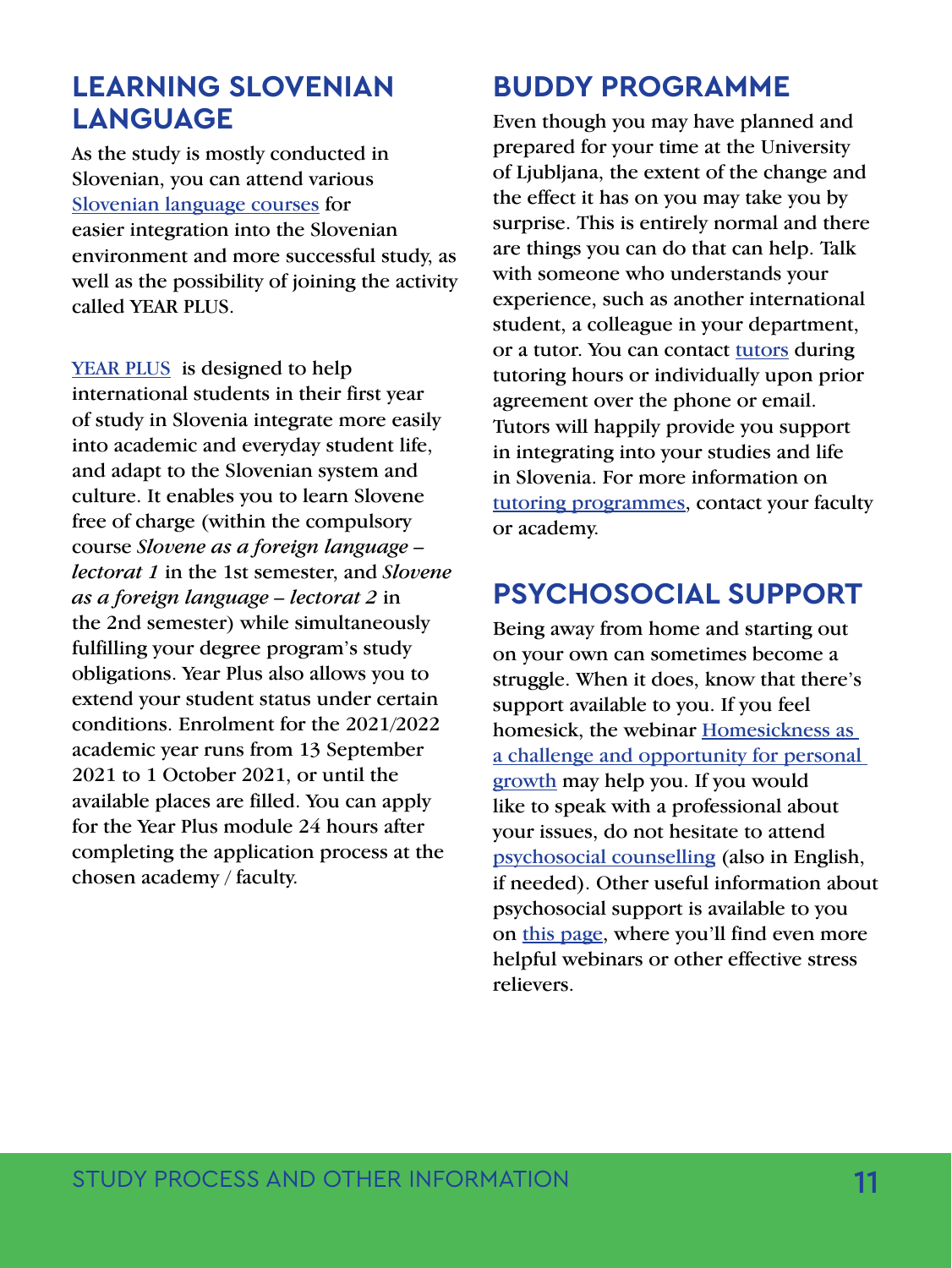# **SPECIAL STATUS**

Can you demonstrate important athletic, artistic, and/or cultural achievements? Are you a student parent, student with special needs, or in a specific social situation? Find out more about special status, useful information on the acquisition and types of statuses, tutors, etc. by clicking [here.](https://www.uni-lj.si/studij/studenti-s-posebnim-statusom/)

#### **EXTRACURRICULAR ACTIVITIES**

[Extracurricular activities](https://www.uni-lj.si/study/activities/extracurricular-activities/) approved by the University of Ljubljana Senate allow you to apply 5% of credits earned in external electives towards your bachelor's or master's degree. Furthermore, University members (academy or faculty) may recognize informal learning extracurricular activities based on the rules laying down the procedure and criteria for the recognition of informally gained knowledge and skills.

### **SPORTS ACTIVITIES**

The [Centre for Extracurricular Activities](https://www.uni-lj.si/extracurricular_activities/sport_en/)  provides comprehensive ECTS and recreational programmes to ensure you achieve a balanced lifestyle while studying. It includes group fitness classes, social sport, exercise programmes, a weights and cardio room, and plenty of court space for casual, recreational athletes. Entry into the University Hall Rožna Dolina is free with a valid student ID card. During the epidemic, when the Hall is closed, online sports activities are held.

# **ACCESS TO THE LIBRARIES**

As our student you will have complete access to the library system and its resources. There are [37 libraries](https://www.uni-lj.si/libraries/university_libraries) at the faculties and academies of the University of Ljubljana. The University library system incorporates [Central Technological](http://www.ctk.uni-lj.si/about/)  [Library](http://www.ctk.uni-lj.si/about/) and the [National and University](https://www.nuk.uni-lj.si/eng/)  [Library.](https://www.nuk.uni-lj.si/eng/) Electronic journals, books and databases are remotely available through the [Digital Library of the University of](https://plus-ul.si.cobiss.net/opac7/bib/search?db=ul&ds=true)  [Ljubljana.](https://plus-ul.si.cobiss.net/opac7/bib/search?db=ul&ds=true) Theses, dissertations and the University researchers' publications are openly accessible through the [Repository of](https://repozitorij.uni-lj.si/info/index.php/eng/)  [the University of Ljubljana](https://repozitorij.uni-lj.si/info/index.php/eng/).

#### **TUITION FEE**

You will have to pay a [tuition fee](https://www.uni-lj.si/study/information/tuition/) if you are from a non-EU country with which Slovenia does not have a bilateral agreement on waiving fees, if you have already acquired an equivalent degree of education, if you study at the PhD level, or in the event of part-time study. Regardless of this, all students need to pay an enrolment fee, administrative fees and compulsory health insurance.

### **CO-FUNDING FOR DOCTORAL STUDIES**

If you are a PhD student, you can apply for [subsidisation](https://www.uni-lj.si/doctoral_school/funding/) of your tuition fee. The subsidy amount depends on the number of enrolled students meeting the requirements for co-funding. You can contact the individual University of Ljubljana member (academy or faculty) at which you will be enrolled for more information.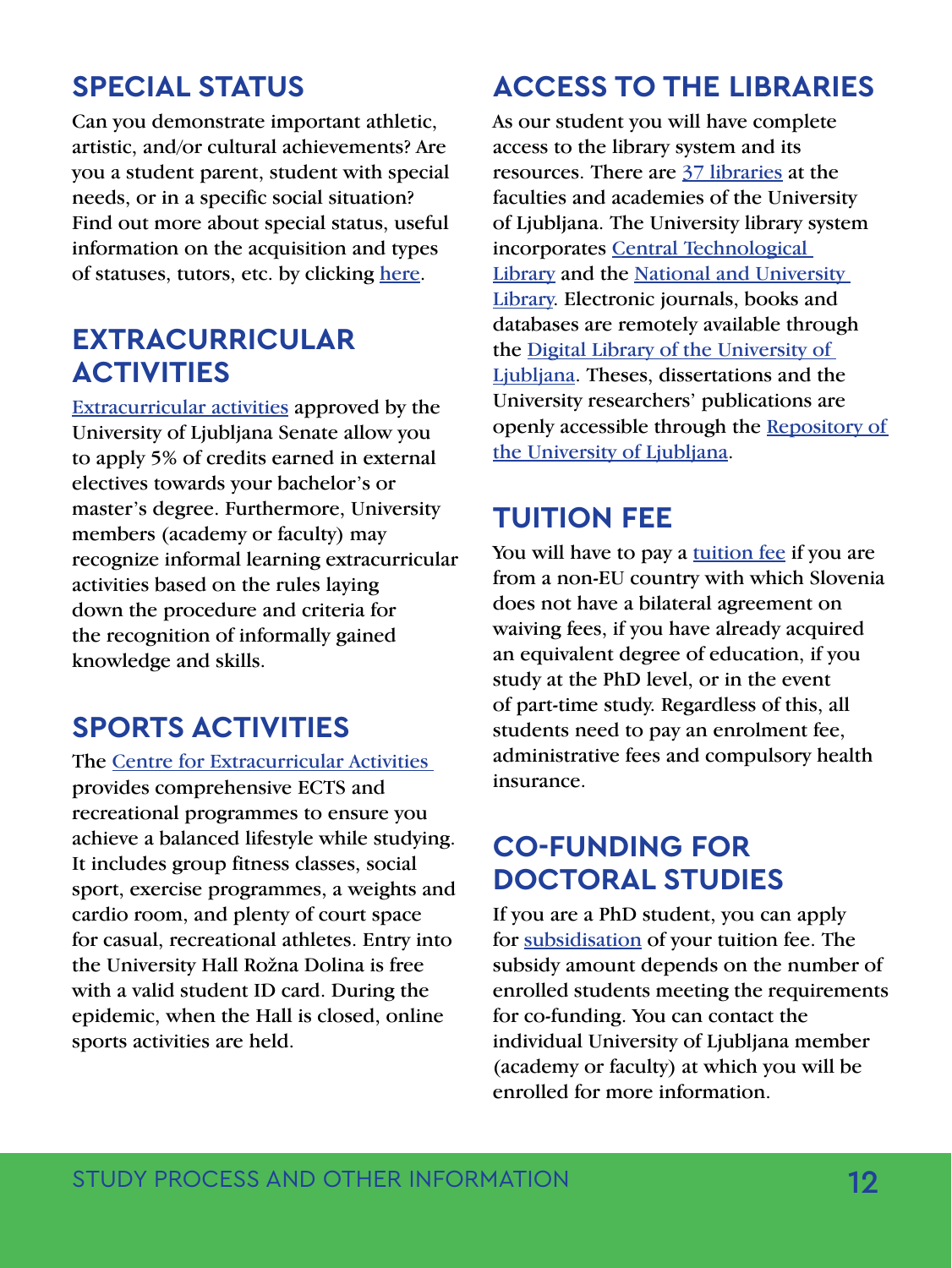#### **SCHOLARSHIP OPPORTUNITIES**

The Public Scholarship, Development, Disability and Maintenance Fund of the Republic of Slovenia sponsors various [scholarship programmes](https://www.uni-lj.si/study/information/scholarships/). It awards the Zois scholarship, collects and publishes a list of corporate scholarships, and invites students to apply for scholarships promoting mobility in Slovenia and other scholarships for studying abroad.

### **EXCHANGE OPPORTUNITIES**

Make your degree truly global. Spend one or two semesters abroad at one of the University of Ljubljana [partner's](https://www.uni-lj.si/international_cooperation_and_exchange/)  [universities.](https://www.uni-lj.si/international_cooperation_and_exchange/) You can travel the world, experience new cultures, gain skills to enhance your CV, and still earn credits toward your University of Ljubljana degree. You can apply for Erasmus+ grant or other scholarships.

The University of Ljubljana is a proud member of the [Venice International](https://www.univiu.org/)  [University](https://www.univiu.org/), a unique consortium of 20 universities from all over the world with an autonomous campus on the island of San Servolo, Venice, Italy. [Check](https://www.uni-lj.si/studij/partnerji/viu) different exchange opportunities in Venice and meet there professors and students from all over the world.

## **SUMMER SCHOOL COURSES**

The [summer school courses](https://www.uni-lj.si/study/summerschools/) offered through the University of Ljubljana academies and faculties are amazing opportunities for learning and networking. You are invited to explore the options and find an enjoyable and productive way to spend your summer. Our faculties and academies offer summer school courses from a wide variety of disciplines: from economic and business sciences, to law, social work and technical sciences.

### **YOUR FUTURE CAREER**

We know that university life is busy and you don't always have free time to spare, but if you put aside some time to identify personal or professional development, it will help you make a smooth transition to the next stage of your career. The [University of Ljubljana](https://kc.uni-lj.si/)  [Career Centres](https://kc.uni-lj.si/) will happily provide you with guidance. Upgrade your knowledge, skills, and competencies through various activities, webinars, workshops, education, and training courses, where you can learn the skill of career management, find out about new professions, and establish contacts with potential employers.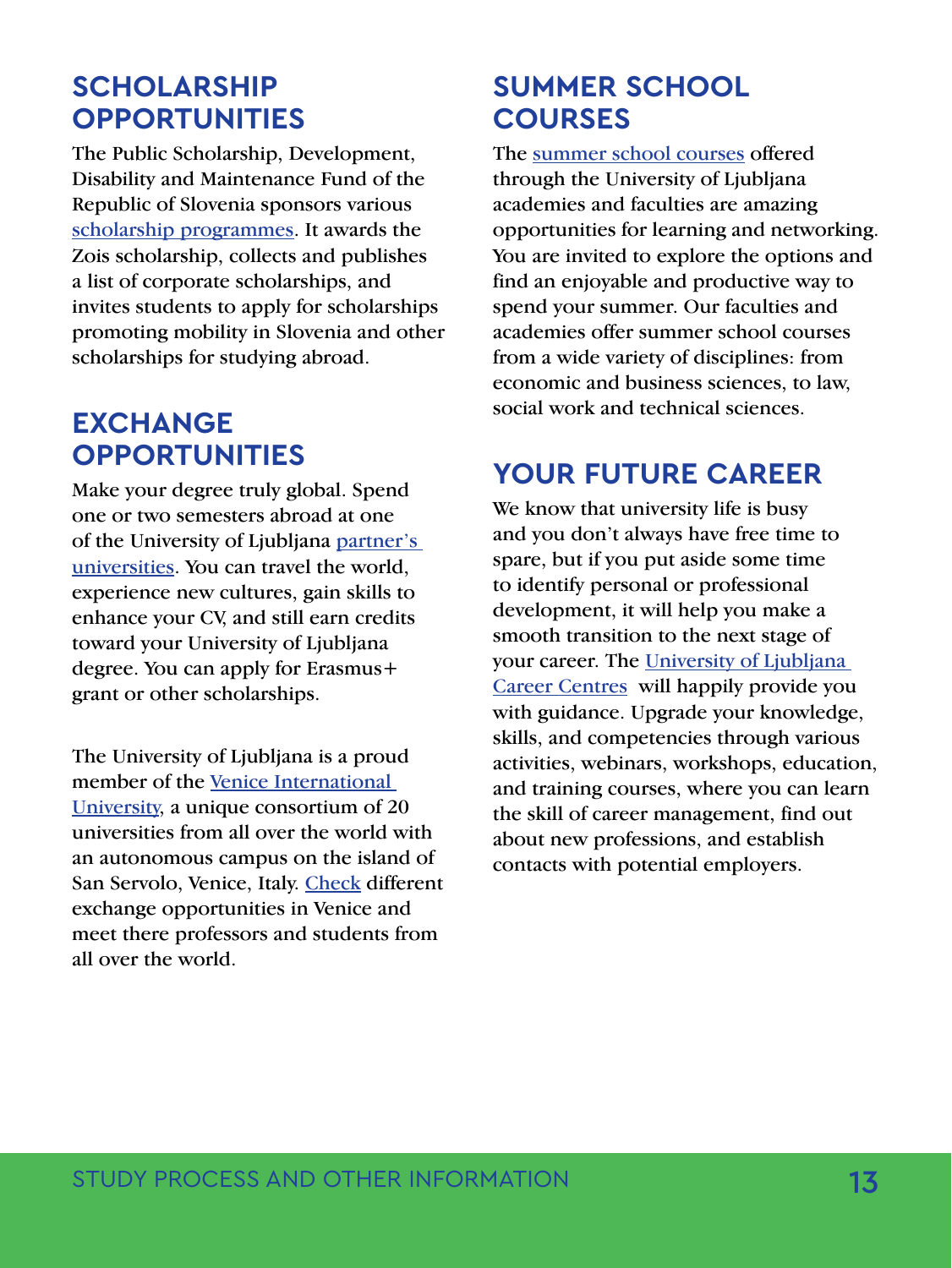

#### **POPR**

Join us at the platform Personal and [Professional Development portal –](https://www.uni-lj.si/study/study-popr/)  [POPR](https://www.uni-lj.si/study/study-popr/) where you can apply for events, book appointments with a career adviser, and search for available vacancies.

#### YOUR EMPLOYMENT **RIGHTS IN SLOVENIA**

Slovenia has basic rights and entitlements that apply by law to all workers. You can find more information on your basic work rights at the [Employment Service of](http://english.ess.gov.si/)  [Slovenia](http://english.ess.gov.si/).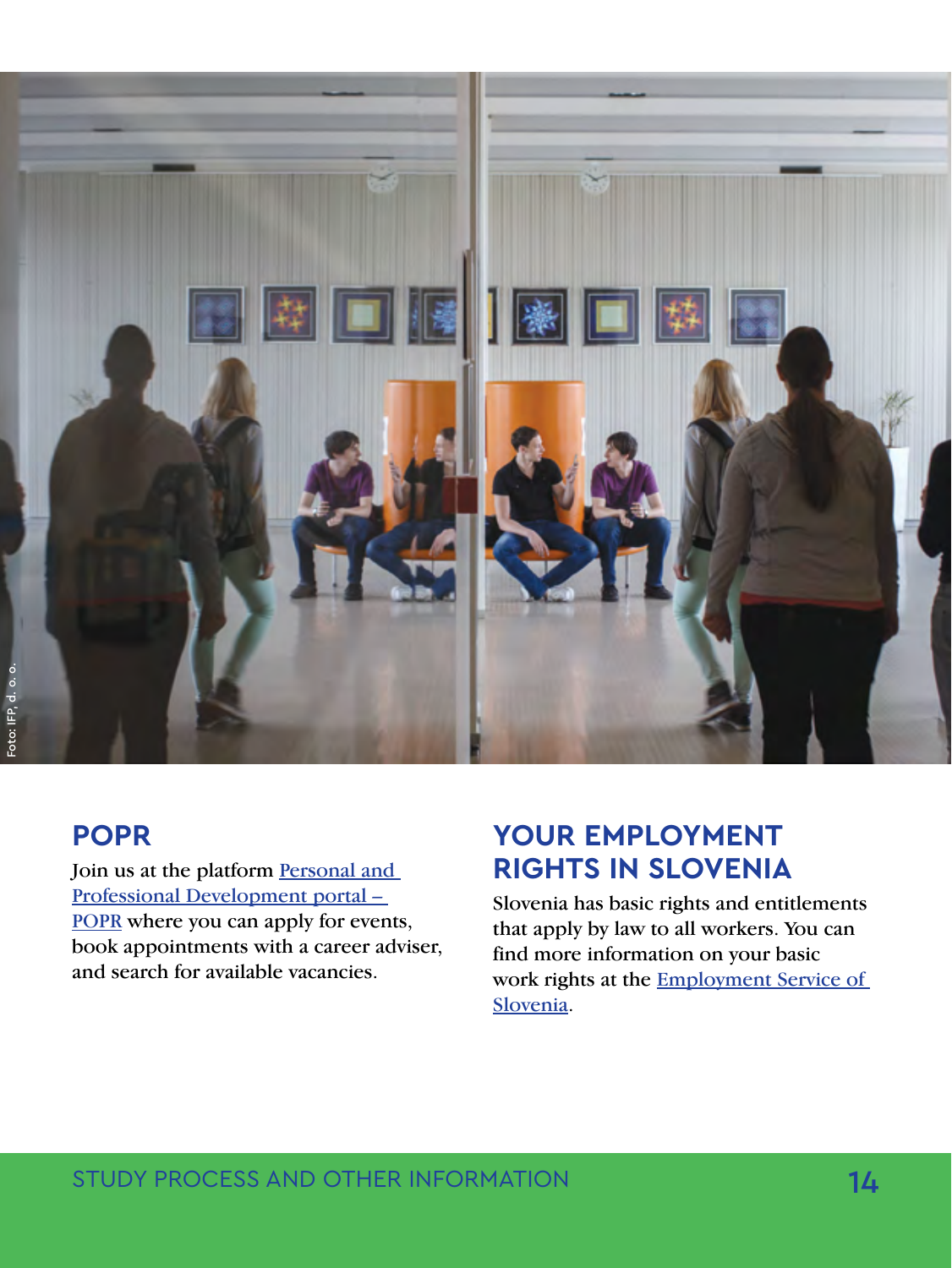## **STUDENT ASSOCIATIONS**

Student associations are run by students for students. They are non-profit organisations and are active in a wide range of activities.

#### [The University of Ljubljana Student](https://www.uni-lj.si/study/student-council/)

[Council](https://www.uni-lj.si/study/student-council/) is a body of University students through which you can participate in academy, faculty or the university bodies and give your opinions, proposals and remarks on individual matters.

[The Student Organization of the University](https://www.sou-lj.si/sl) 

[of Ljubljana](https://www.sou-lj.si/sl) holds various activities beyond the scope of degree programmes and provides various services to students (legal assistance, assistance in accommodation, cultural and sports activities, etc.).

#### [ESN – Erasmus Student Network](https://www.sou-lj.si/sl/vsebina/esn-erasmus-student-network)

represents European international students, supporting and encouraging student mobility.

#### **ALUMNI & FRIENDS**

Once you leave the University of Ljubljana, you can become a member of our [alumni](https://alumniul.online/)  [community](https://alumniul.online/). Make sure you stay in touch and keep your contact details up-to-date to maintain a rewarding relationship with the University and your fellow alumni.

### **INTERNATIONAL STUDENT AMBASSADORS**

We are seeking international students who are interested in helping promote the University of Ljubljana. Being an international student ambassador involves participation in the University of Ljubljana's international marketing activities, which include sharing your story in print or digital media, featuring in short films, appearing in a webinar or on social media, visiting your old school/home country to talk about life in Slovenia, and more. Register [here](https://docs.google.com/forms/d/e/1FAIpQLSfa22meT_qqxZZ-1ze4Mof40_6heytfhPrOWuZfiAq6UK35Sg/viewform) if you are interested in participating in such activities.

Students are the heart of our community and the motivation of our faculty and staff. [Here](https://www.uni-lj.si/study/impressions/) are some of our graduates and students, who explain what it's like to learn with us and why they chose the University of Ljubljana.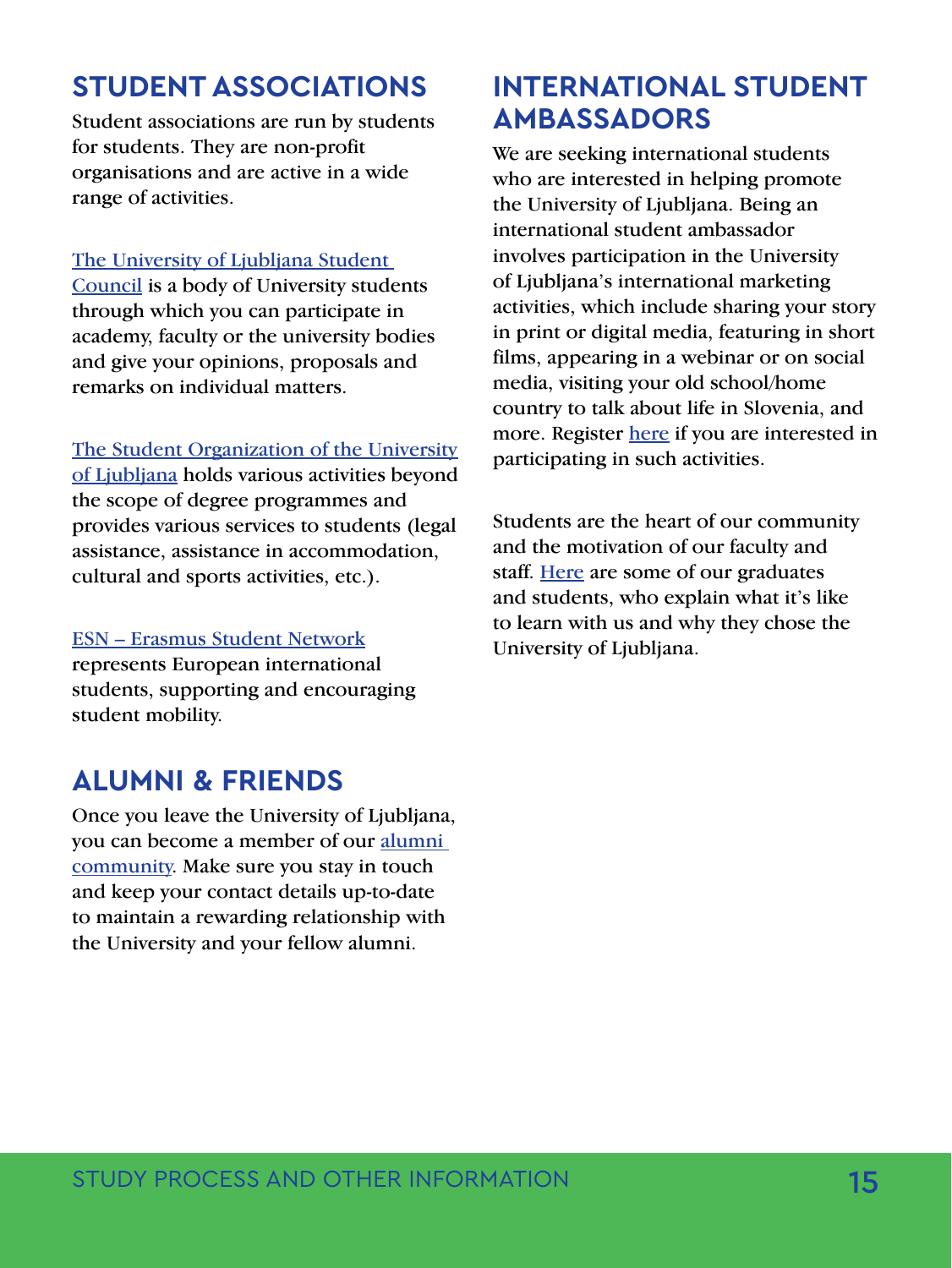# **SOCIAL MEDIA**

# **University of Ljubljana**

- [www.facebook.com/unilj](https://www.facebook.com/unilj)
- [www.instagram.com/univerza\\_v\\_ljubljani](https://www.instagram.com/univerza_v_ljubljani/)
- [www.youtube.com/univerza1](https://www.youtube.com/user/univerza1)
- [www.linkedin.com/school/university-of-ljubljana](https://www.linkedin.com/school/university-of-ljubljana)

### **Career Centres**

- [www.facebook.com/KariernicentriUL](https://www.facebook.com/KariernicentriUL)
- [www.instagram.com/kariernicentriul](https://www.instagram.com/kariernicentriul/)

#### **Sport UL**

[www.facebook.com/cod.sportul](https://www.facebook.com/cod.sportul)

# **ESN Ljubljana**

[www.facebook.com/ESNljubljana](https://www.facebook.com/ESNljubljana) 

**Keep up-to-date with university and local news, events, competitions and more**